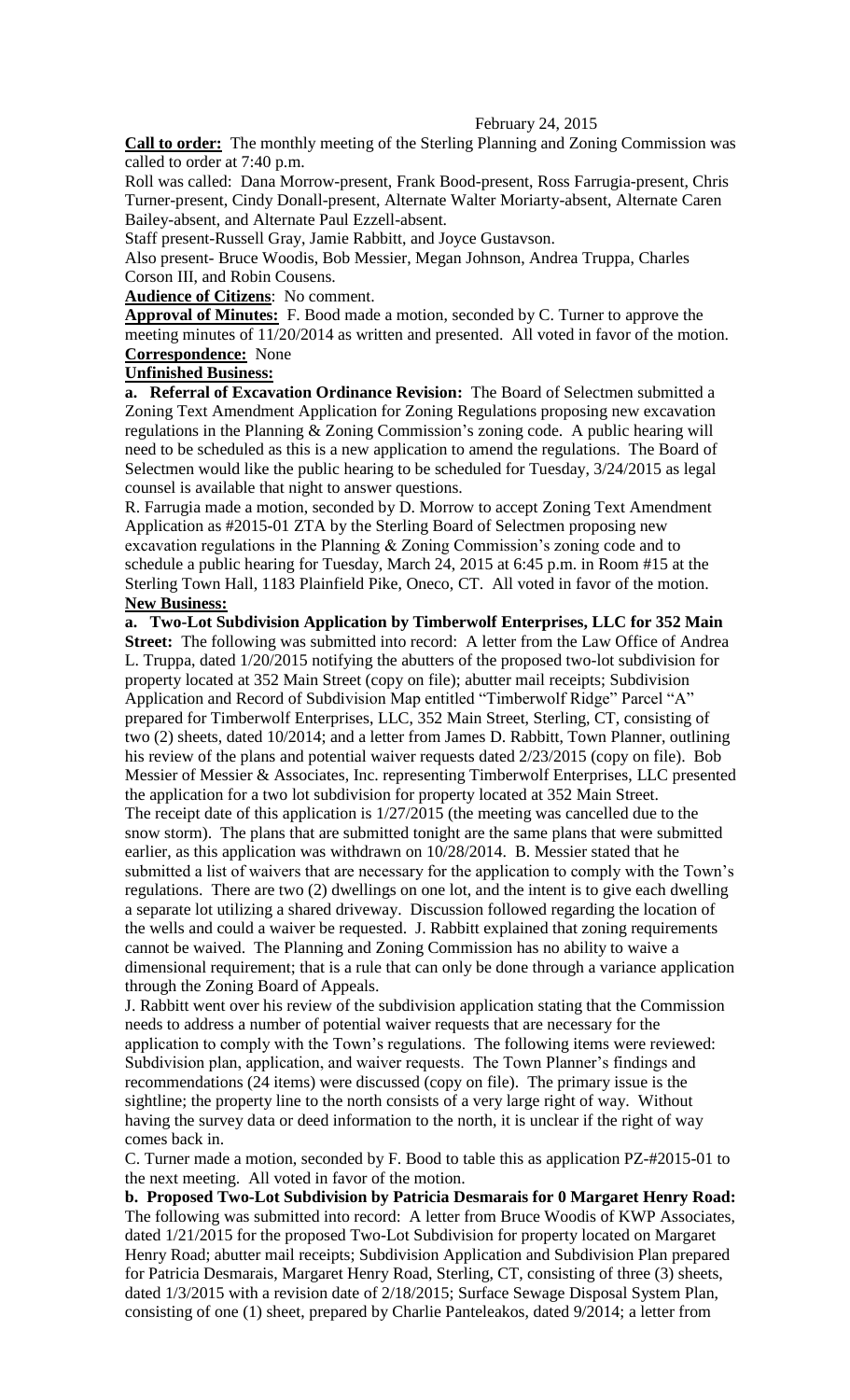Northeast District Department of Health (NEDDH) dated 10/22/2014; and a letter from James D. Rabbitt, Town Planner, outlining his review of the plans and potential waiver requests dated 2/23/2015 (copy on file). The receipt of this application is 1/27/2015 (the meeting was cancelled due to the snow storm). Bruce Woodis of KWP Associates, representing the applicant presented the application for a three-lot subdivision, not a twolot subdivision. J. Rabbitt pointed out, after the submittal of the two-lot subdivision, that even though two (2) new building lots are being created with the remaining land of seventy-five acres (75), there is no such thing as a two-lot subdivision with remaining land, it is technically a three-lot subdivision. The applicant is proposing to divide two (2) four (4) acre lots. B. Woodis stated that the plans include the applicant's proposed development area of her lot because a few months ago when the applicant started the process of getting a building permit, she had a different engineer. B. Woodis stated that he took the other engineer's plans and digitized the area so these record plans for the subdivision show the build area of the third lot. J. Rabbitt went over his review of the subdivision application stating that the Commission needs to address a number of potential waiver requests that are necessary for the application to comply with the Town's regulations. The following items were reviewed: Subdivision plan, application, and waiver requests. The Town Planner's findings and recommendations (30 items) were discussed (copy on file). A good majority of the recommendations are from technical aspects associated with the fact that a two-lot subdivision was submitted and a three lot subdivision is before the Commission tonight. Discussion followed regarding Public Open Space – Section 8 of the Planning and Zoning Regulations. There is no proposal for dedication of open space and/or fee in lieu of. The Commission has the ability within this section to require up to ten (10) percent of the land being developed or divided to be preserved as open space or in most instances, the Commission has preferred a fee in lieu of open space, which is based on ten (10) percent of the appraised value.

F. Bood stated that in the past ten (10) years, the Commission has required open space or fee in lieu of because it is for profit. If this property was going to stay in the family for a minimum of five years, the Commission would waive the fee in lieu of. If the applicant has to pay a fee in lieu of open space, she will not be able to finish her house. J. Rabbitt stated that staff's recommendation will be a fee in lieu of open space because that has been the direction that the Commission has given to staff on prior applications for a number of years and unless the land is usable for the purpose of the residents of the community being either active, recreation or passive, it needs to be connected to a much bigger system that provides access to it. B. Woodis noted that there are provisions in the regulations that talk about preservation of woodland areas, prime farm land, marshes, swamps, and other things that fall under the regulations. J. Rabbitt stated that it is at the complete discretion of the Commission.

F. Bood made a motion, seconded by D. Morrow to table this as application PZ-#2015-02 to the next meeting. All voted in favor of the motion.

**c. Connecticut Land Use Law for Municipal Land Use Agencies, Boards, and Commissions, Wesleyan University, Saturday, March 21, 2015:** Five (5) members have registered to attend the Connecticut Land Use Law Conference on Saturday, March 21, 2015, at Wesleyan University in Middletown, CT.

**d. Election of Officers:** Nominations were opened for the position of Chairman. Dana Morrow was nominated for Chairman. There were no other nominations. F. Bood made a motion, seconded by C. Donall to elect D. Morrow as Chairman. All voted in favor of the motion. Nominations were opened for the position of Vice Chairman. Frank Bood was nominated for Vice Chairman. There were no other nominations. C. Donall made a motion, seconded by D. Morrow to elect F. Bood as Vice Chairman. All voted in favor of the motion. Nominations were opened for the position of Secretary. Chris Turner was nominated for Secretary. There were no other nominations. C. Donall made a motion, seconded by F. Bood to elect C. Turner as Secretary. All voted in favor of the motion. C. Donall made a motion, seconded by D. Morrow to close nominations. All voted in favor of the motion.

F. Bood made a motion, seconded by C. Donall to vote on the slate of officers. All voted in favor of the motion.

**e. Removal of Caveat for Fallen Subdivision:** J. Rabbitt reported that in the Fallen Subdivision there was a requirement for fee in lieu of open space. This fee can be paid in a lump sum or it occurs upon a change in title. The Commission approved it and charged a fee per lot that was suppose to go with change of title and Mr. Fallon chose to pay it in a lump sum that was accepted by the Town. During that transitional period, a caveat was placed on the land records requiring that the fee be paid upon transfer of title. No one was aware that action needed to be taken to remove the caveat that was placed on each individual lot. No additional money has been collected. D. Morrow made a motion,